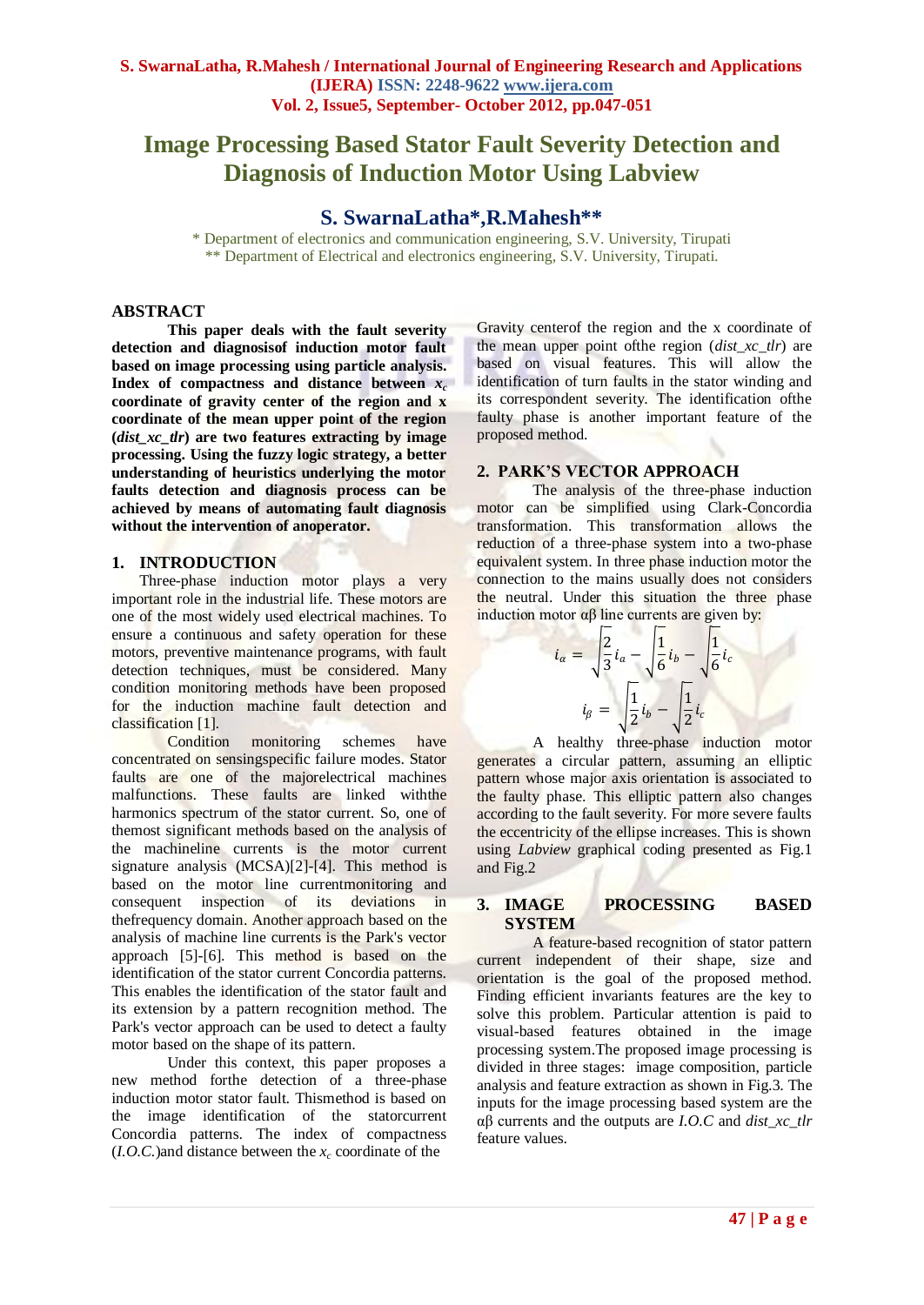#### **3.1. IMAGE COMPOSITION**

In the image composition stage, the αβ stator currents are first represented as an image in order to be used in the pattern recognition method. Each pixel belonging to the object contour represents each  $\alpha\beta$ sample current.

A binary image can be considered as a particular case of a grey image with  $I(x,y)=1$  for pixels that belongs to an object, and  $I(x,y)=0$  for pixels that belongs to the background. Fig.4 shows the αβ stator currents represented in the image plain after image composition process.



Figure1. Front Panel displaying fault pattern



Figure2. Graphical code for pattern generation



Figure3. Structure of image processing based system

#### **3.2. PARTICLE ANALYSIS**

In the pattern recognition method, after image composition it is necessary to determine the shape of the region. To represent the boundary of the region

and at the same time obtain some properties that help feature extraction the NI vision particle analysis palette is used [7]. This method leads to anefficient calculation of the region area and its contour perimeter.



Figure4. Image plan for the  $αβ$  line currents

During the contour following right and left upper points( $tr\_p$ ,  $tl\_p$ ) of the region were obtained using particle measurement of first pixel through which the last pixel on the first line of the region.

#### **3.3. FEATURE EXTRACTION**

The feature extraction stage uses the area of the object and the contour perimeter to compute the index of compactness. To obtain the distance between the  $x_c$  coordinate of the gravity center of the region and the  $x$  coordinate of the mean upper point of the region it is necessary to compute the gravity center  $(x_c, y_c)[8]$ .

The index of compactness and the distance between the  $x_c$ coordinate of the gravity center of the region and the x coordinate of the mean upper point of the region are the key features for the fault diagnosis procedure.

Assume that the pixels in the digital image are piecewise constant and the dimension of the bounded region image for each object is denoted by M×N pixels, the visual features, area and perimeter, used to determine the I.O.C. can be obtained as [9]:

$$
A(I) = \sum_{x=1}^{M} \sum_{y=1}^{N} I(x, y)
$$

$$
P(I) = \sum_{x,y}^{M} Arc_{xy}
$$

Where *Arcxy* is the length of the arc along the object contour, where x and y are neighbors.

The index of compactness is then given by:

$$
IOC(I) = \frac{A(I)}{P(I)^2}
$$

Physically, the index of compactness denotes the fraction of maximum area that can be encircled by the perimeter actually occupied by the object. The coordinate  $x_c$  of the gravity center is given by:

$$
x_c = \frac{\sum_{x=1}^{M} \sum_{y=1}^{N} I(x, y) \cdot x}{A(I)}
$$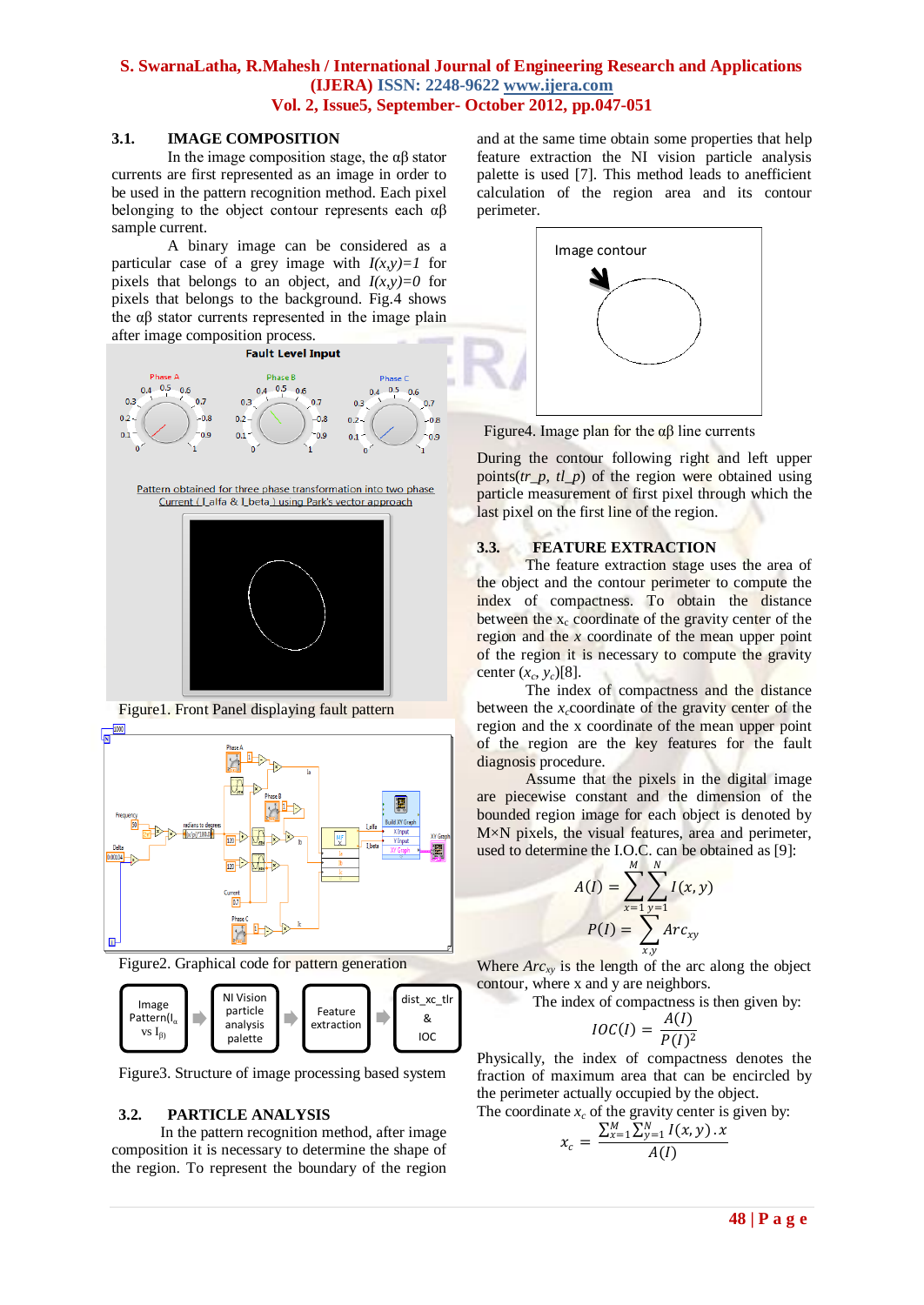The distance between the  $x_c$  coordinate of the gravity center of the region and the x coordinate of the mean upper point of the region is given by:

$$
dist_{-}x_c \tcdot tr(I) = x_c - \left(\frac{t \cdot l \cdot p + t \cdot r \cdot p}{2}\right)
$$

Where *tl\_p* and *tr\_p* are the *x* coordinates of

the top-left and the top-right points of the region. In fig.5 it is shown that distance between the  $x_c$ coordinates of the gravity center of the region and the *x* coordinates of the mean point between the top-left and top-right points of the regionevaluation code.



Figure 5. Graphical code for feature extraction

# **4. INDUCTION MOTOR FAULT DETECTION AND INDICATION**

A block diagram of the induction motor detection and simulation results of fault type with *I.O.C* and *dist\_xc\_tlr* are presented in fig.6 and table.1 respectively.

# **SIMULATION RESULTS**

The system shown in fig.6 was simulated in the *Labview* environment. The induction motor was initially simulated without fault. In this case the corresponding αβ vector pattern is a circle.

Table.1 presents the obtained results for the two features. When the induction motor has no fault the index of compactness is, approximately, 0.0822694. Fig.7 presents the current vector pattern for the healthy motor, which does not present any eccentricity. For a small induction motor fault, the index of compactness decreases to 0.0224325, denoting that the  $\alpha\beta$  pattern exhibits some eccentricity.

As can be seen by the results presented in Table.1 the distance between the  $x_c$ coordinate of the region gravity center and the mean pointbetween the top-left and top-right points of the region(*dist\_xc\_tlr*), is different for each phase fault, denoting thisdistance value the faulty phase. As the fault becomesmore severe, the *I.O.C* decreases and the *dist xc* the increaseits absolute value. Figure 7, 8 and 9 shows the simulation results of current pattern for healthy motor, motor with severe fault, and motor with small fault respectively.



Figure6.Structure of proposed fault detection system

| <b>TABLE.1. Simulation results</b> |           |                 |  |
|------------------------------------|-----------|-----------------|--|
| Fault type                         | LO.C      | $Dist\_xc\_tlr$ |  |
| No fault                           | 0.0822694 | $-0.529$        |  |
| Phase A reduced                    | 0.0224325 | $-0.506$        |  |
| fault                              |           |                 |  |

| fault                  |           |          |
|------------------------|-----------|----------|
| Phase A higher fault   | 0.0812921 | $-0.508$ |
| Phase B reduced        | 0.0750095 | 24.4     |
| fault                  |           |          |
| Phase B higher fault   | 0.0584286 | 59.4     |
| <b>Phase C reduced</b> | 0.0751506 | $-25$    |
| fault                  |           |          |
| Phase C higher fault   | 0.0581938 | $-60.5$  |



A multi-input single output (MISO) fuzzy controller is fed with a fuzzy rule based system. Inputs are *IOC* and *dist\_xc\_tlr*that are obtained from processed image and output is fuzzy output value. This output is given to a fault severity detection and indication system which shows severity of fault as a color variation. If the severity of fault is low then it shows orange color indication, red for high severity of fault and green for no fault case. Fig.10 and fig.11 shows the graphical user interface with fault severity detector and indicators and graphical code for<br>fault phase detection and color indication fault phase detection and color respectively.

Fault indication system is given with fuzzy output value with IOC and dist\_xc\_tlr values obtained from image processing system as input to fuzzy system results in auto fault phase detection and fault severity indication. Fig.12 shows entire process of detection and indication as a simple block diagram representation.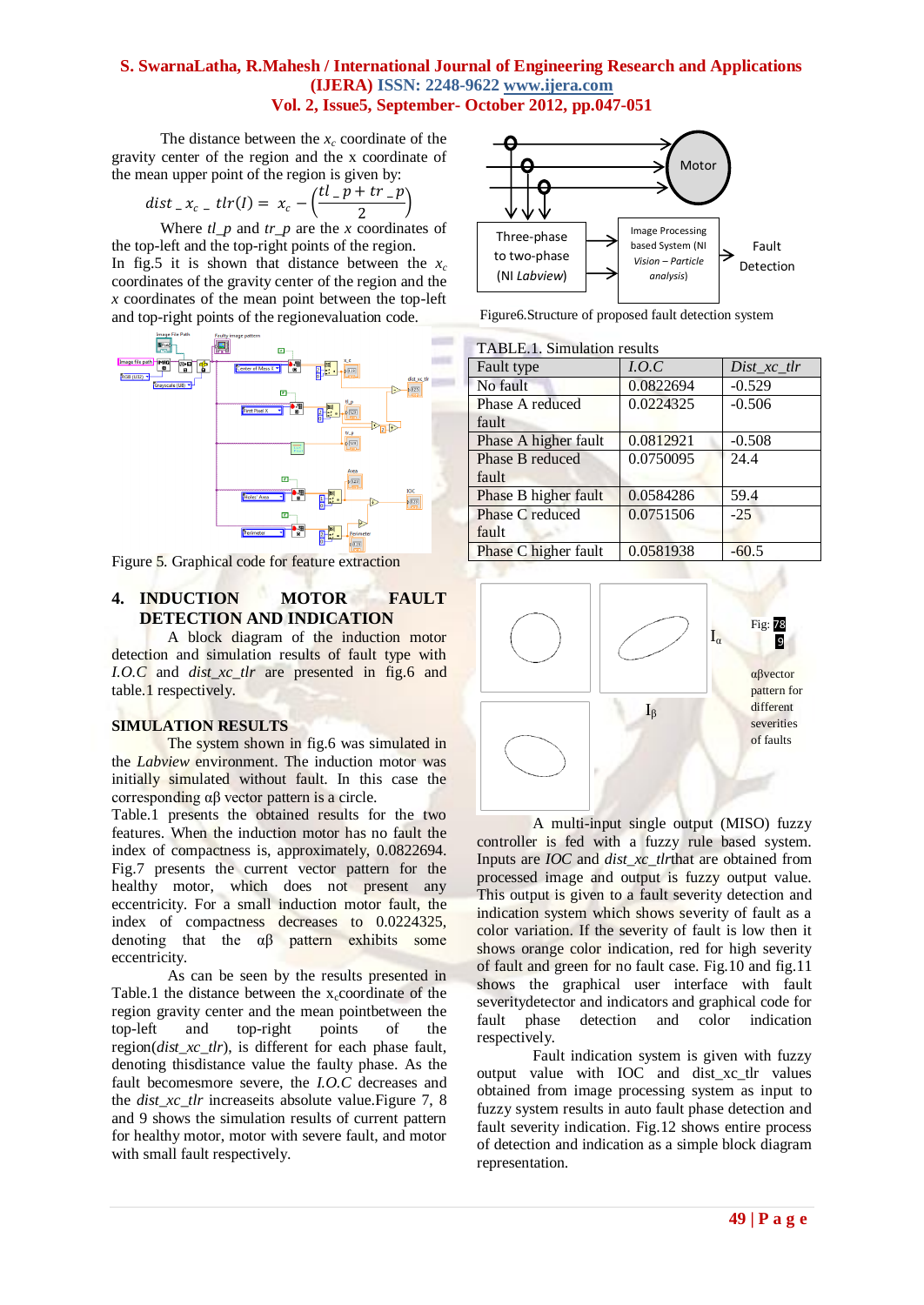

Figure10. Fault phase and severity indicator



Figure11. Graphical code for fault phase detection and severity indication



Figure12. Fault detectionthrough fuzzy rule based system

# **5. CONCLUSION**

In this paper, based on the  $\alpha\beta$  line current vector image pattern, for the identification of a threephase induction motor stator phase fault was presented. In the system recognition, feature extraction based on index of compactness and the distance between the  $x_c$  coordinate of the pattern gravity center and the mean point between the topleft and top-right points were done by particle analysis that fed to fuzzy system,detects the faulty phase and indicates the severity of fault automatically.

## **REFERENCES**

- [1] G. B. Kliman, J. Stein, "Methods of motor current signature analysis," Electric Machines and Power Systems, vol. 20, no.5, pp 463-474, September 1992.
- [2] B. M. El Hadremi, "A review of induction motor signature analysis as a medium for fault detection", IEEE Trans. on Ind. Electron., vol. 47, pp 984-993, Oct. 2000.
- [3] S. Nandi, H. A. Toliyat, "Condition monitoring and fault diagnosis of electrical machines - A review," IEEE Industry Applications Conference 1999, vol. 1, 1999, pp. 197-204.
- [4] S. Schoen, B. Lin, T. Habetler, J. Schlag, S. Farag, "An Unsupervised, On-Line System for Induction Motor Fault Detection Using Stator Current Monitoring," IEEE Trans. on Ind. Applications, vol. 31, no 6, pp. 1280- 1286,Nov./Dec. 1995.
- [5] A. J. M. Cardoso, S. M. A. Cruz, J. F. S. Carvalho, E. S. Saraiva, "Rotor Cage Fault Diagnosis in Three-Phase Induction Motors by Park's Vector Approach," IEEE Industry Applications Conference 1995, vol. 1, 1995, pp. 642-646.
- [6] A. J. M. Cardoso, S. M. A. Cruz, and D. S. B. Fonseca, "Inter-turn stator winding fault diagnosis in three-phase induction motors, by Park's Vector Approach," IEEE Trans. Energy Conversion, vol. 14, pp. 595- 598, Sept. 1999.
- [7] NI Vision Concepts manual s.no.372916l
- [8] T.G.Amaral, V.F.Pries, J.F.Martins, A.J.Pires, and M.M.Crisostomo, "Image Processing to a Neuro-fuzzy classifier for detection and diagnosis of induction motor stator fault", the  $33<sup>rd</sup>$  annual conference of the IEEE industrial electronics society, nov, 5-8, 2007
- [9] T. G. Amaral, M. M. Crisostomo, V. F. Pires and A. T. Almeida, Detection with Hand-Eye manipulator Using Statistic Moments Classifiers and Fuzzy Logic Approach - Study, Application and Comparation," The 27th Annual Conference of the IEEE Industrial Electronics Society, IECON'01, Denver, Colorado, USA, November 29to December 2, 2001.
- [10] R.Mahesh, and S.SwarnaLatha, "Simulation of detection of induction motor fault using image processing with particle analysis", National congress on Communications and computer aided electronic systems(CCAES-2012), CBIT, Hyderabad, April 20 and  $21<sup>st</sup>$ 2012